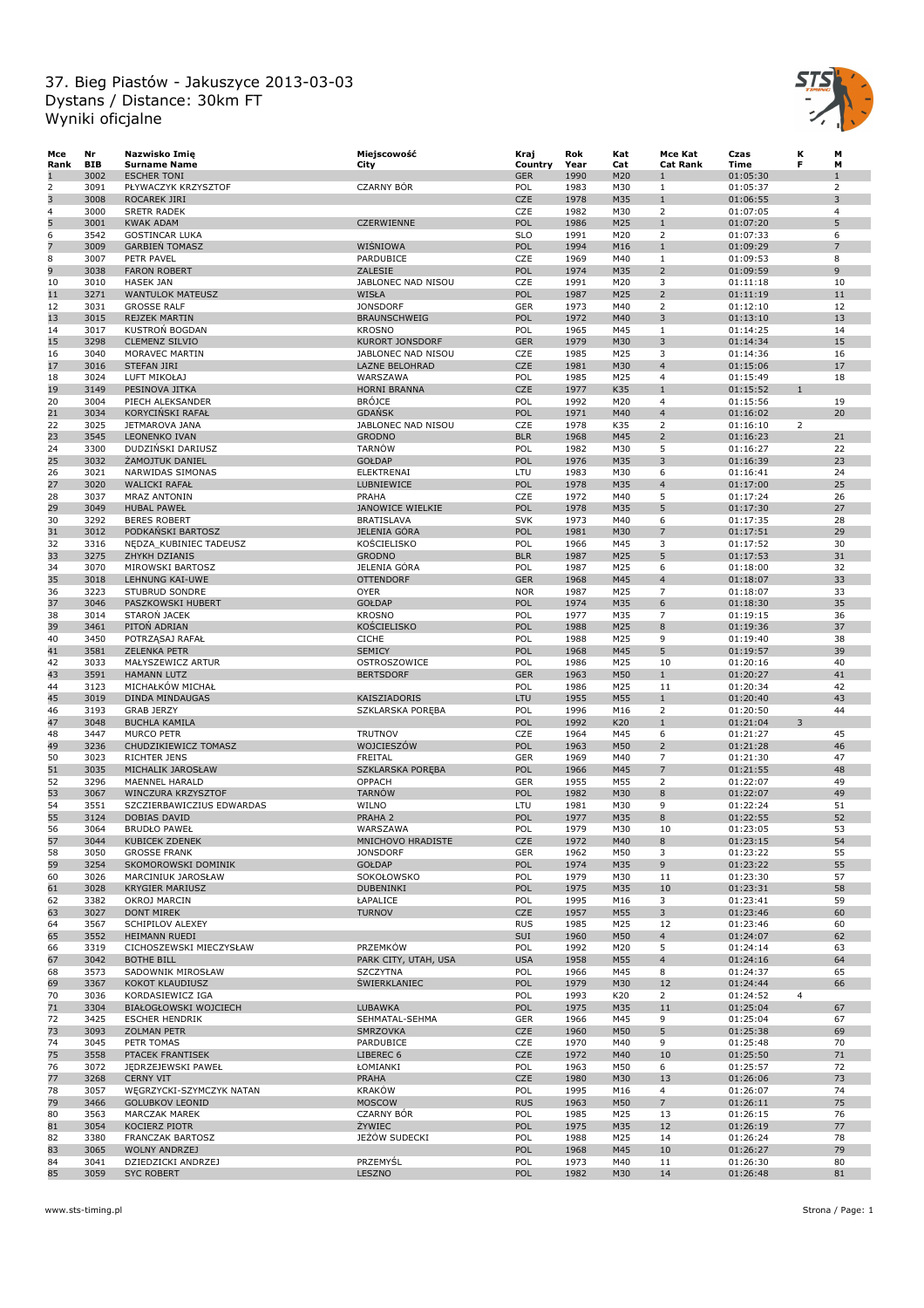

| Mce  | Nr         | Nazwisko Imię                  | Miejscowość            | Kraj       | Rok         | Kat          | Mce Kat         | Czas     | К              | м   |
|------|------------|--------------------------------|------------------------|------------|-------------|--------------|-----------------|----------|----------------|-----|
| Rank | <b>BIB</b> | <b>Surname Name</b>            | City                   | Country    | Year        | Cat          | <b>Cat Rank</b> | Time     | F              | М   |
| 86   | 3222       | <b>HABRAT PIOTR</b>            | <b>KROSNO</b>          | POL        | 1993        | M20          | 6               | 01:26:49 |                | 82  |
| 87   | 3047       | MASILIONIS REMIGIJUS           | ELEKTRENAI             | LTU        | 1970        | M40          | 12              | 01:27:09 |                | 83  |
| 88   | 3055       | MASEWICZIUTE KRISTINA          | <b>WILNO</b>           | LTU        | 1983        | K30          | $\mathbf{1}$    | 01:27:15 | 5              |     |
| 89   | 3039       | MICHALAK ROBERT                | <b>KROTOSZYN</b>       | POL        | 1966        | M45          | 11              | 01:27:15 |                | 84  |
| 90   | 3074       | WAWRZYNIAK BOGUSŁAW            | OSTRÓW WLKP. GORZYCE   | POL        | 1965        | M45          | 12              | 01:27:25 |                | 85  |
| 91   | 3533       | <b>WERDA STANISŁAW</b>         | JELENIA GÓRA           | POL        | 1957        | M55          | 5               | 01:27:27 |                | 86  |
| 92   | 3119       | NOWOWIEJSKI DOMINIK            | <b>GDYNIA</b>          | POL        | 1995        | M16          | 5               | 01:27:29 |                | 87  |
| 93   | 3109       | PURZYŃSKI JAROSŁAW             | JELENIA GÓRA           | POL        | 1984        | M25          | 15              | 01:27:34 |                | 88  |
| 94   | 3424       | SCHIRRMEISTER ALEXANDER        | <b>BAD HARZBURG</b>    | <b>GER</b> | 1992        | M20          | $\overline{7}$  | 01:27:40 |                | 89  |
| 95   | 3053       | <b>WOLNY STEFAN</b>            |                        | POL        | 1983        | M30          | 15              | 01:27:42 |                | 90  |
| 96   | 3531       | MIGDAŁ PIOTR                   | SZKLARSKA PORĘBA       | POL        | 1972        | M40          | 13              | 01:27:43 |                | 91  |
| 97   | 3005       | STANIK BARTŁOMIEJ              | KATOWICE               | POL        | 1981        | M30          | 16              | 01:27:44 |                | 92  |
| 98   | 3401       | <b>BERLIAT JEAN-MARC</b>       | LE SAPPEY EN CHARTRE   | <b>FRA</b> | 1956        | M55          | 6               | 01:27:51 |                | 93  |
| 99   | 3068       | MOŻDZIERZ PAWEŁ                | <b>TARNÓW</b>          | POL        | 1966        | M45          | 13              | 01:28:01 |                | 94  |
| 100  | 3348       | <b>OCVIRK MOJMIR</b>           | CELJE                  | <b>SLO</b> | 1961        | M50          | 8               | 01:28:03 |                | 95  |
| 101  | 3087       | <b>TARASEWICZ PIOTR</b>        | ZIELONA GÓRA           | POL        | 1974        | M35          | 13              | 01:28:09 |                | 96  |
| 102  | 3110       | <b>KOBR DRAHOSLAV</b>          | ROKYTNICE N.JIZEROU    | <b>CZE</b> | 1956        | M55          | $\overline{7}$  | 01:28:10 |                | 97  |
| 103  | 3562       | <b>LEGRAND BRUNO</b>           | CHAPELLE DE LA TOUR    | <b>FRA</b> | 1959        | M50          | 9               | 01:28:27 |                | 98  |
| 104  | 3288       | <b>SCHWARZ ONDREJ</b>          | FRENSTAT P.R.          | <b>CZE</b> | 1977        | M35          | 14              | 01:28:29 |                | 99  |
| 105  | 3076       | URBANOWSKI GRZEGORZ            | WROCŁAW                | POL        | 1959        | M50          | 10              | 01:28:39 |                | 100 |
| 106  | 3409       | <b>TRAULLE OLIVIER</b>         | <b>FONSORBES</b>       | <b>FRA</b> | 1964        | M45          | 14              | 01:28:44 |                | 101 |
| 107  | 3043       | FIGIEL KRZYSZTOF               | WAŁBRZYCH              | POL        | 1954        | M55          | 8               | 01:28:48 |                | 102 |
| 108  | 3514       | <b>GÓRA IRENEUSZ</b>           | <b>SULECIN</b>         | POL        | 1973        | M40          | 14              | 01:28:49 |                | 103 |
| 109  | 3356       | NOWICKI ANDRZEJ                | SOKOŁOWSKO             | POL        | 1971        | M40          | 15              | 01:28:50 |                | 104 |
| 110  | 3078       | <b>SONNEK MARCIN</b>           | <b>SYCÓW</b>           | POL        | 1985        | M25          | 16              | 01:28:53 |                | 105 |
| 111  | 3270       | GŁÓWCZAK SZYMON                | OSTRÓW WIELKOPOLSKI    | POL        | 1994        | M16          | 6               | 01:28:54 |                | 106 |
| 112  | 3080       | <b>FLORYAN PIOTR</b>           | <b>NOWY SACZ</b>       | POL        | 1974        | M35          | 15              | 01:28:56 |                | 107 |
| 113  | 3069       | MEISSNER JANUSZ                | KARTUZY                | POL        | 1961        | M50          | 11              | 01:29:04 |                | 108 |
| 114  | 3052       | <b>JEZIORSKI PIOTR</b>         | ZABEŁKÓW               | POL        | 1978        | M35          | 16              | 01:29:09 |                | 109 |
| 115  | 3574       | KOWAL ROBERT                   | DUSZNIKI ZDRÓJ         | POL        | 1972        | M40          | 16              | 01:29:16 |                | 110 |
| 116  | 3066       | <b>GUZ GRZEGORZ</b>            | POLKOWICE              | POL        | 1971        | M40          | 17              | 01:29:30 |                | 111 |
| 117  | 3308       | WANŻEWICZ UZNAŃSKA AGNIESZKA   | DUSZNIKI ZDRÓJ         | POL        | 1979        | K30          | $\overline{2}$  | 01:29:31 | 6              |     |
| 118  | 3391       | STRYCZEK KRZYSZTOF             | <b>BIALYSTOK</b>       | POL        | 1981        | M30          | 17              | 01:29:36 |                | 112 |
| 119  | 3062       | <b>MRAZ PAVEL</b>              | PRAHA                  | CZE        | 1976        | M35          | 17              | 01:29:40 |                | 113 |
| 120  | 3577       | <b>HOLEC MARTIN</b>            |                        | <b>CZE</b> | 1974        | M35          | 18              | 01:29:44 |                | 114 |
| 121  | 3290       | JAZDŻEWSKI DAWID               | LUBAWKA                | POL        | 1988        | M25          | 17              | 01:29:52 |                | 115 |
| 122  | 3081       | PALME STEPAN II                | <b>BRATROUCHOV</b>     | CZE        | 1955        | M55          | 9               | 01:30:03 |                | 116 |
| 123  | 3085       | STRZYCZKOWSKI MICHAL           | WARSZAWA-WESOLA        | POL        | 1969        | M40          | 18              | 01:30:13 |                | 117 |
| 124  | 3092       | <b>BUDZIŃSKI PAWEŁ</b>         | WROCŁAW                | POL        | 1987        | M25          | 18              | 01:30:43 |                | 118 |
| 125  | 3108       | GRZYWACZ KRZYSZTOF             | WARSZAWA               | POL        | 1959        | M50          | 12              | 01:30:56 |                | 119 |
| 126  | 3133       | <b>BUŁKA ŁUKASZ</b>            | ZABIERZÓW              | POL        | 1972        | M40          | 19              | 01:31:03 |                | 120 |
| 127  | 3063       | TROJAK WITOLD                  | <b>TARNÓW</b>          | POL        | 1964        | M45          | 15              | 01:31:23 |                | 121 |
| 128  | 3158       | <b>JELENSKI PAWEŁ</b>          | <b>JELENIA GÓRA</b>    | POL        | 1985        | M25          | 19              | 01:31:28 |                | 122 |
| 129  | 3120       | <b>TRAMP SŁAWOMIR</b>          | GOŁDAP                 | POL        | 1973        | M40          | 20              | 01:31:34 |                | 123 |
| 130  | 3578       | <b>STROGAUOV YURY</b>          | <b>ROSENHEIM</b>       | <b>RUS</b> | 1960        | M50          | 13              | 01:31:44 |                | 124 |
| 131  | 3516       | LANGSTEINER RUDOLF             | <b>DOBERSBERG</b>      | <b>AUT</b> | 1965        | M45          | 16              | 01:31:46 |                | 125 |
|      | 3311       |                                |                        | <b>FRA</b> | 1967        | M45          |                 |          |                |     |
| 132  |            | <b>BAILY PETER</b>             | CHAMONIX               |            |             |              | 17              | 01:31:48 | $\overline{7}$ | 126 |
| 133  | 3426       | SIKORA KATARZYNA               | TOMASZÓW LUBELSKI      | POL        | 1994        | K16          | $\mathbf{1}$    | 01:31:49 |                |     |
| 134  | 3084       | <b>BUCHLA EWA</b>              |                        | POL        | 1993        | K20          | 3               | 01:31:53 | 8              |     |
| 135  | 3379       | <b>BINDUGA MIROSŁAW</b>        | KAMIENIEC WROCŁAWSKI   | POL        | 1972        | M40          | 21              | 01:31:54 |                | 127 |
| 136  | 3051       | LATAWIEC ANDRZEJ               | ZAMOŚĆ                 | POL        | 1962        | M50          | 14              | 01:31:58 |                | 128 |
| 137  | 3490       | PFEIFER FRANK                  | LINDA                  | GER        | 1976        | M35          | 19              | 01:32:23 |                | 129 |
| 138  | 3101       | ZAMBRON KRZYSZTOF              | <b>JELENIA GÓRA</b>    | POL        | 1972        | M40          | 22              | 01:32:28 |                | 130 |
| 139  | 3082       | STRZYCZKOWSKI MACIEJ           | WARSZAWA WESOLA        | POL        | 1995        | M16          | $\overline{7}$  | 01:32:30 |                | 131 |
| 140  | 3355       | <b>KODR STANISLAV</b>          | <b>PRAHA</b>           | <b>CZE</b> | 1988        | M25          | 20              | 01:32:36 |                | 132 |
| 141  | 3030       | MINIACHMIETOW WIKTOR           | MIŃSK                  | <b>BLR</b> | 1994        | M16          | 8               | 01:32:39 |                | 133 |
| 142  | 3071       | <b>BISKUP JANUSZ</b>           | WAŁBRZYCH              | POL        | 1952        | M60          | $\mathbf{1}$    | 01:32:43 |                | 134 |
| 143  | 3089       | ZOREMBA JAN                    | <b>TARNOWSKIE GÓRY</b> | POL        | 1953        | M60          | 2               | 01:33:01 |                | 135 |
| 144  | 3312       | <b>ŚWIERK SEWERYN</b>          | JANOWICE WIELKIE       | POL        | 1979        | M30          | 18              | 01:33:02 |                | 136 |
| 145  | 3313       | SZAJT JAKUB                    | GŁOGÓW                 | POL        | 1987        | M25          | 21              | 01:33:02 |                | 136 |
| 146  | 3546       | <b>GRZYBEK JOANNA</b>          | JELENIA GÓRA           | POL        | 1982        | K30          | 3               | 01:33:04 | 9              |     |
| 147  | 3413       | WEBER KURT                     |                        | SUI        | 1962        | M50          | 15              | 01:33:12 |                | 138 |
| 148  | 3590       | KITTEL ALEXANDER               | ZITTAU                 | <b>GER</b> | 1969        | M40          | 23              | 01:33:17 |                | 139 |
| 149  | 3458       | <b>KOERNING ANDERS</b>         | <b>UMEA</b>            | <b>SWE</b> | 1972        | M40          | 24              | 01:33:28 |                | 140 |
| 150  | 3398       | KOSIŃSKI DANIEL                | WARSZAWA               | POL        | 1975        | M35          | 20              | 01:33:32 |                | 141 |
| 151  | 3575       | SUJAK RENATA                   | DUSZNIKI ZDRÓJ         | POL        | 1987        | K25          | $\mathbf{1}$    | 01:33:44 | 10             |     |
| 152  | 3523       | MODZIELEWSKI MACIEJ            | JANOWICE WIELKIE       | POL        | 1967        | M45          | 18              | 01:33:48 |                | 142 |
| 153  | 3077       | SOKULSKI WOJCIECH              | <b>BRENNA</b>          | POL        | 1976        | M35          | 21              | 01:33:55 |                | 143 |
| 154  | 3422       | <b>GRABOWSKA AGATA</b>         | WROCŁAW                | POL        | 1996        | K16          | $\overline{2}$  | 01:34:09 | 11             |     |
| 155  | 3455       | UNRUH ANDREAS                  | GOERLITZ               | GER        | 1969        | M40          | 25              | 01:34:09 |                | 144 |
| 156  | 3494       | CYNDECKI SLAWOMIR              | WROCLAW                | POL        | 1979        | M30          | 19              | 01:34:10 |                | 145 |
| 157  | 3088       | KWIATKOWSKI PIOTR              | WAŁBRZYCH              | POL        | 1958        | M55          | 10              | 01:34:11 |                | 146 |
| 158  | 3098       | PACEK JAROSŁAW                 | <b>GLIWICE</b>         | POL        | 1983        | M30          | 20              | 01:34:26 |                | 147 |
| 159  | 3495       | <b>GERBERT GENTHON FRANCIS</b> | <b>BEAULIEU</b>        | <b>FRA</b> | 1967        | M45          | 19              | 01:34:29 |                | 148 |
| 160  | 3201       | MAJKA ROMAN                    | DUSZNIKI ZDRÓJ         | POL        | 1979        | M30          | 21              | 01:34:29 |                | 148 |
| 161  | 3107       | GRZEJDZIAK JAROSŁAW            | NOWIZNA                | POL        | 1975        | M35          | 22              | 01:34:36 |                | 150 |
| 162  | 3135       | NOWICKI ROBERT                 | WARSZAWA               | POL        | 1972        | M40          | 26              | 01:34:39 |                | 151 |
| 163  | 3354       | KODR ONDREJ                    | PRAHA                  | CZE        | 1985        | M25          | 22              | 01:34:45 |                | 152 |
| 164  | 3096       | MINCZYK PIOTR                  | ZIELONA GÓRA           | POL        | 1972        | M40          | 27              | 01:34:50 |                | 153 |
| 165  | 3179       | <b>JANEK ŁUKASZ</b>            | POZNAŃ                 | POL        | 1984        | M25          | 23              | 01:34:53 |                | 154 |
| 166  | 3481       | <b>GŁÓWCZYK DANIEL</b>         | LEGNICA                | POL        | 1983        | M30          | 22              | 01:34:57 |                | 155 |
| 167  | 3056       | MACZYŃSKI CZESŁAW              | <b>PŁOCK</b>           | POL        | 1952        | M60          | 3               | 01:35:02 |                | 156 |
| 168  | 3544       | KISHKEL IVAN                   | <b>GRODNO</b>          | <b>BLR</b> | 1975        | M35          | 23              | 01:35:09 |                | 157 |
| 169  | 3454       | SANIUK SEBASTIAN               | GOŁDAP                 | POL        | 1975        | M35          | 24              | 01:35:11 |                | 158 |
| 170  | 3307       | STRZAŁKOWSKI ARTUR             | PIECHOWICE             | POL        | $\mathbf 0$ | $\mathbf{1}$ |                 | 01:35:12 |                | 159 |
|      |            |                                |                        |            |             |              |                 |          |                |     |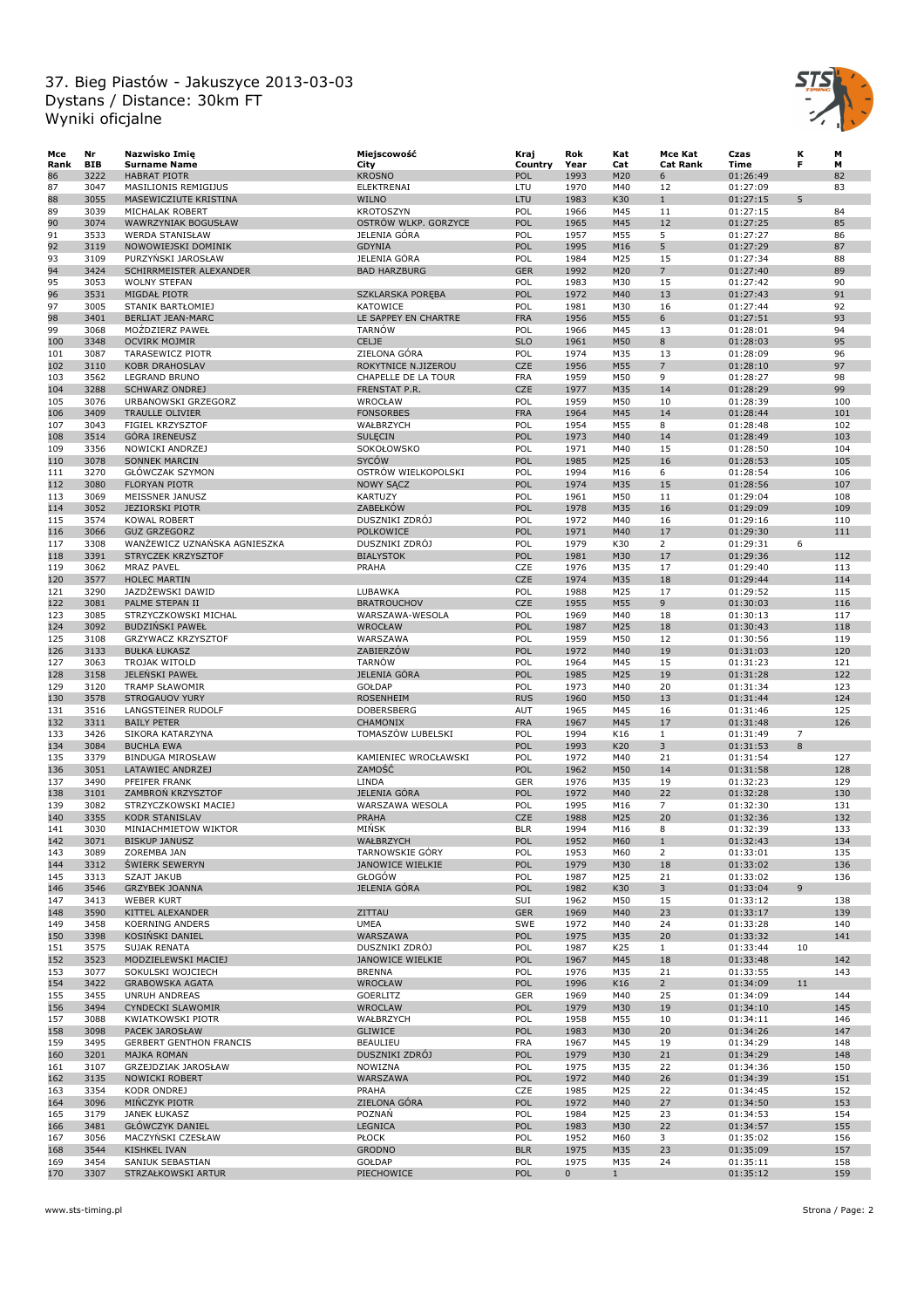

| Mce        | Nr           | Nazwisko Imię                              | Miejscowość                          | Kraj              | Rok          | Kat             | Mce Kat         | Czas                 | к  | М          |
|------------|--------------|--------------------------------------------|--------------------------------------|-------------------|--------------|-----------------|-----------------|----------------------|----|------------|
| Rank       | <b>BIB</b>   | <b>Surname Name</b>                        | City                                 | Country           | Year         | Cat             | <b>Cat Rank</b> | Time                 | F  | М          |
| 171        | 3152         | VAN DER GRAGT ELWIN                        | BEVERWIJK                            | <b>NED</b>        | 1965         | M45             | 20              | 01:35:34             |    | 160        |
| 172        | 3079         | <b>GRANDYS JANUSZ</b>                      | <b>KRAKÓW</b>                        | POL               | 1950         | M60             | $\overline{4}$  | 01:35:45             |    | 161        |
| 173        | 3388         | MEHNERT CHRISTOPH                          | <b>BAUTZEN</b>                       | <b>GER</b>        | 1969         | M40             | 28              | 01:35:45             |    | 161        |
| 174        | 3318         | <b>NOVAK PETR</b>                          | LIBEREC <sub>8</sub>                 | CZE               | 1978         | M35             | 25              | 01:35:48             |    | 163        |
| 175        | 3502         | <b>HILLIG DAVID</b>                        | <b>DRESDEN</b>                       | <b>GER</b>        | 1976         | M35             | 26              | 01:35:51             |    | 164        |
| 176        | 3140         | BŁACHOWIAK JAKUB                           | LESZNO                               | POL               | 1989         | M20             | 8               | 01:36:13<br>01:36:17 |    | 165        |
| 177<br>178 | 3517<br>3060 | <b>SCHUMANN FREDDIE</b><br>PASIECZNY JERZY | <b>SAUPSTAD</b><br>TOMASZÓW LUBELSKI | <b>NOR</b><br>POL | 1950<br>1957 | M60<br>M55      | 5<br>11         | 01:36:20             |    | 166<br>167 |
| 179        | 3374         | <b>GRZELEWSKI PAWEL</b>                    | <b>UMEA</b>                          | SWE               | 1971         | M40             | 29              | 01:36:26             |    | 168        |
| 180        | 3429         | SOCHACKI ADAM                              | WITKÓW ŚL.                           | POL               | 1969         | M40             | 30              | 01:36:53             |    | 169        |
| 181        | 3529         | JOBARD FRANCOIS                            | <b>FONTENAY</b>                      | <b>FRA</b>        | 1987         | M25             | 24              | 01:36:55             |    | 170        |
| 182        | 3442         | <b>BAGNIS ERNESTO</b>                      | VINADIO                              | ITA               | 1955         | M55             | 12              | 01:36:57             |    | 171        |
| 183        | 3083         | MICHALK MICHAEL                            | <b>DRESDEN</b>                       | <b>GER</b>        | 1972         | M40             | 31              | 01:37:04             |    | 172        |
| 184        | 3306         | <b>HELLER ANDRE</b>                        | ZITTAU                               | GER               | 1970         | M40             | 32              | 01:37:05             |    | 173        |
| 185        | 3122         | <b>BZOWSKI JAN MICHAŁ</b>                  | <b>KRAKÓW</b>                        | POL               | 1972         | M40             | 33              | 01:37:08             |    | 174        |
| 186        | 3496         | POSNIK SZYMON                              | WARSZAWA                             | POL               | 1993         | M20             | 9               | 01:37:09             |    | 175        |
| 187        | 3185         | <b>CVANETOVA IVA</b>                       | <b>HARRACHOV</b>                     | CZE               | 1961         | K50             | $\mathbf{1}$    | 01:37:26             | 12 |            |
| 188        | 3111         | <b>KOVAC KAROL</b>                         | <b>BRATISLAVA</b>                    | <b>SVK</b>        | 1955         | M55             | 13              | 01:37:27             |    | 176        |
| 189        | 3286         | PARYS PIOTR                                | ZARZECZE                             | POL               | 1966         | M45             | 21              | 01:37:29             |    | 177        |
| 190        | 3491         | <b>STRAUBE JENS</b>                        | LINDA                                | GER               | 1963         | M50             | 16              | 01:37:46             |    | 178        |
| 191        | 3138         | <b>CZAJKA LESZEK</b>                       | <b>TARNOWSKIE GÓRY</b>               | POL               | 1979         | M30             | 23              | 01:37:49             |    | 179        |
| 192        | 3378         | <b>KRAHNERT THOMAS</b>                     | <b>BAD HARZBURG</b>                  | GER               | 1957         | M55             | 14              | 01:38:01             |    | 180        |
| 193        | 3540         | MOROZOWIENIE JOLANTA                       | <b>TROKI</b>                         | <b>LTU</b>        | 1969         | K40             | $\mathbf{1}$    | 01:38:09             | 13 |            |
| 194        | 3154         | <b>CECH JAROSLAV</b>                       | <b>HARRACHOV</b>                     | CZE               | 1958         | M55             | 15              | 01:38:15             |    | 181        |
| 195        | 3173         | <b>FIJAK MACIEJ</b>                        | <b>BIELSKO-BIAŁA</b>                 | POL               | 1972         | M40             | 34              | 01:38:16             |    | 182        |
| 196        | 3166         | <b>CZERNY BOGUSŁAW</b>                     | <b>KOWARY</b>                        | POL               | 1959         | M50             | 17              | 01:38:22             |    | 183        |
| 197        | 3468         | <b>KEVIN FRANK</b>                         | <b>TENALA</b>                        | <b>FIN</b>        | 1958         | M55             | 16              | 01:38:27             |    | 184        |
| 198        | 3102         | DRZEWOSZ MIROSŁAW                          | TOMASZÓW LUBELSKI                    | POL               | 1961         | M50             | 18              | 01:38:36             |    | 185        |
| 199        | 3186         | <b>WELZER DARIUSZ</b>                      | <b>OŁAWA</b>                         | POL               | 1973         | M40             | 35              | 01:38:38             |    | 186        |
| 200        | 3136         | PATERAK JAN                                | GOŚCIECIN                            | POL               | 1966         | M45             | 22              | 01:38:39             |    | 187        |
| 201        | 3105         | <b>MARAS LADISLAV</b>                      | <b>PRESOV</b>                        | <b>SVK</b>        | 1963         | M50             | 19              | 01:38:40             |    | 188        |
| 202        | 3482         | GŁÓWCZYK DARIUSZ                           | LEGNICA                              | POL               | 1979         | M30             | 24              | 01:38:41             |    | 189        |
| 203        | 3435         | <b>WOLNY PAWEŁ</b>                         | NAKŁO ŚLĄSKIE                        | POL               | 1999         | M16             | 9               | 01:38:41             |    | 189        |
| 204        | 3090         | WOJCIECHOWSKI WITOLD                       | WROCŁAW                              | POL               | 1974         | M35             | 27              | 01:38:47             |    | 191        |
| 205        | 3361         | ŁUKASZEWICZ DAWID                          | <b>WROCŁAW</b>                       | POL               | 1987         | M25             | 25              | 01:38:57             |    | 192        |
| 206        | 3127         | RACINIEWSKI SEBASTIAN                      | WAŁBRZYCH                            | POL               | 1977         | M35             | 28              | 01:38:59             |    | 193        |
| 207        | 3144         | <b>BARCZEWSKI KRZYSZTOF</b>                | <b>NIEMCZ</b>                        | POL               | 1975         | M35             | 29              | 01:39:07             |    | 194        |
| 208        | 3325         | <b>HRDINA BORIS</b>                        |                                      | CZE               | 1965         | M45             | 23              | 01:39:20             |    | 195        |
| 209        | 3126         | PALLISER ROBERT                            | <b>STIRLING</b>                      | CAN               | 1946         | M65             | $\mathbf{1}$    | 01:39:23             |    | 196        |
| 210        | 3480         | MIROSŁAW RAFAŁ                             | LUBLIN                               | POL               | 1981         | M30             | 25              | 01:39:28             |    | 197        |
| 211        | 3328         | <b>KLEPACZ JACEK</b>                       | ŁÓDŹ                                 | POL               | 1971         | M40             | 36              | 01:39:35             |    | 198        |
| 212        | 3131         | KOPYT JAN                                  | KONSTANCIN - JEZIORN                 | POL               | 1946         | M65             | $\overline{2}$  | 01:39:40             |    | 199        |
| 213        | 3143         | <b>ROSTEK PIOTR</b>                        | <b>POZNAŃ</b>                        | POL               | 1961         | M50             | 20              | 01:39:40             |    | 199        |
| 214        | 3427         | <b>BATOR JACEK</b>                         | WARSZAWA                             | POL               | 1981         | M30             | 26              | 01:39:41             |    | 201        |
| 215<br>216 | 3446<br>3160 | SOBKOWSKI ZBIGNIEW<br>PIGLA ANDRZEJ        | <b>ALVANEU DORF</b><br>WROCŁAW       | SUI<br>POL        | 1946<br>1971 | M65<br>M40      | 3<br>37         | 01:39:50             |    | 202<br>203 |
|            | 3250         | <b>GOMOLA PAWEŁ</b>                        | <b>BRENNA</b>                        | POL               | 1964         | M45             | 24              | 01:40:01<br>01:40:05 |    | 204        |
| 217<br>218 | 3456         | WARCHOŁ KONRAD                             | <b>KRAKÓW</b>                        | POL               | 1982         | M30             | 27              | 01:40:05             |    | 204        |
| 219        | 3172         | <b>KUBERA KONRAD</b>                       | OSTRÓW WIELKOPOLSKI                  | POL               | 1993         | M20             | 10              | 01:40:08             |    | 206        |
| 220        | 3536         | <b>BUCHLA MARCIN</b>                       | WROCŁAW                              | POL               | 1974         | M35             | 30              | 01:40:10             |    | 207        |
| 221        | 3338         | <b>BRZASTOWSKA ELA</b>                     | <b>SRODA SLĄSKA</b>                  | POL               | 1982         | K30             | $\overline{4}$  | 01:40:13             | 14 |            |
| 222        | 3086         | <b>UHLIG INES</b>                          | <b>DRESDEN</b>                       | GER               | 1970         | K40             | $\overline{2}$  | 01:40:39             | 15 |            |
| 223        | 3099         | ADAMSKI SZYMON                             | <b>WROCŁAW</b>                       | POL               | 1975         | M35             | 31              | 01:40:49             |    | 208        |
| 224        | 3484         | <b>KŁAPTOCZ MAREK</b>                      | CZECHOWICE-DZIEDZICE                 | POL               | 1989         | M20             | 11              | 01:40:51             |    | 209        |
| 225        | 3362         | MICHALSKI MARCEL                           | <b>JELENIA GÓRA</b>                  | POL               | 1975         | M35             | 32              | 01:40:52             |    | 210        |
| 226        | 3395         | MORANO PIERO                               | BORGO SAN DALMAZZO                   | <b>ITA</b>        | 1949         | M60             | 6               | 01:40:58             |    | 211        |
| 227        | 3320         | NAUMOWICZ PIOTR                            | <b>SZKLARSKA POREBA</b>              | POL               | 1995         | M <sub>16</sub> | 10              | 01:41:06             |    | 212        |
| 228        | 3375         | JURASZ WOJCIECH                            | POZNAŃ                               | POL               | 1966         | M45             | 25              | 01:41:10             |    | 213        |
| 229        | 3225         | KARNIŁOWICZ DAWID                          | GOŁDAP                               | POL               | 1984         | M25             | 26              | 01:41:10             |    | 213        |
| 230        | 3400         | <b>OCVIRK ERAZEM</b>                       | LJUBLJANA                            | <b>SLO</b>        | 1996         | M16             | 11              | 01:41:28             |    | 215        |
| 231        | 3118         | KACPRZAK ŁUKASZ                            | WARSZAWA                             | POL               | 1982         | M30             | 28              | 01:41:34             |    | 216        |
| 232        | 3408         | PASCAL SANDRINE                            | PUYRICARD                            | <b>FRA</b>        | 1972         | K40             | 3               | 01:41:36             | 16 |            |
| 233        | 3476         | SIKORA IRMINA                              | PRZEMYŚL                             | POL               | 1988         | K25             | $2^{\circ}$     | 01:41:38             | 17 |            |
| 234        | 3115         | <b>HAUER JOSEF</b>                         | ST.LEONHARD/HW.                      | AUT               | 1977         | M35             | 33              | 01:41:44             |    | 217        |
| 235        | 3165         | <b>JASINSKI BOGUSŁAW</b>                   | <b>KARPACZ</b>                       | POL               | 1953         | M60             | $\overline{7}$  | 01:41:49             |    | 218        |
| 236        | 3372         | KUSKOWSKI MAREK                            | GOŁDAP                               | POL               | 1978         | M35             | 34              | 01:41:49             |    | 218        |
| 237        | 3155         | <b>GLIŃSKI MICHAŁ</b>                      | <b>GLIWICE</b>                       | POL               | 1972         | M40             | 38              | 01:41:57             |    | 220        |
| 238        | 3112         | MICHALIK IZABELA                           | SZKLARSKA PORĘBA                     | POL               | 1979         | K30             | 5               | 01:42:14             | 18 |            |
| 239        | 3497         | KINZEL MARTIN                              | HRADEC KRALOVE                       | CZE               | 1986         | M25             | 27              | 01:42:18             |    | 221        |
| 240        | 3196         | NADOLSKA DOMINIKA                          |                                      | POL               | 1995         | K16             | 3               | 01:42:18             | 19 |            |
| 241        | 3134         | <b>FAJNER ANTON</b>                        | <b>PRAHA</b>                         | CZE               | 1960         | M50             | 21              | 01:42:21             |    | 222        |
| 242        | 3164         | KULPA PAWEŁ                                | <b>BUKOWICE</b>                      | POL               | 1964         | M45             | 26              | 01:42:21             |    | 222        |
| 243        | 3121         | BRZASTOWSKI DANIEL                         | <b>WROCŁAW</b>                       | POL               | 1975         | M35             | 35              | 01:42:22             |    | 224        |
| 244        | 3142         | <b>CHORAZY PIOTR</b>                       | JANOWICE WIELKIE                     | POL               | 1971         | M40             | 39              | 01:42:23             |    | 225        |
| 245        | 3405         | GIRARDET JEAN-PIERRE                       | PLAISANCE DU T                       | <b>FRA</b>        | 1963         | M50             | 22              | 01:42:27             |    | 226        |
| 246        | 3217         | ZDZIECHOWSKI PAWEŁ                         | SREM, DABROWA                        | POL               | 1973         | M40             | 40              | 01:42:32             |    | 227        |
| 247        | 3145         | <b>GAJOWSKI MACIEJ</b>                     | KAMIENNA GÓRA                        | POL               | 1978         | M35             | 36              | 01:42:33             |    | 228        |
| 248        | 3564         | MUCHA MARCIN                               | <b>CZARNY BÓR</b>                    | POL               | 1984         | M25             | 28              | 01:42:38             |    | 229        |
| 249        | 3406         | PETROFF BORIS                              | LVRY SUR SEINE                       | <b>FRA</b>        | 1949         | M60             | 8               | 01:42:38             |    | 229        |
| 250        | 3141         | BEZULSKA ANNA                              | GORZÓW WLKP.                         | POL               | 1978         | K35             | 3               | 01:42:53             | 20 |            |
| 251        | 3194         | <b>GRZESIK ANDRZEJ</b>                     | SOSNOWIEC                            | POL               | 1959         | M50             | 23              | 01:42:53             |    | 231        |
| 252        | 3203         | MAJ KAMIL                                  | LUBLIN                               | POL               | 1978         | M35             | 37              | 01:42:58             |    | 232        |
| 253        | 3493         | ADAMOWSKA KAROLINA                         | <b>WROCLAW</b>                       | POL               | 1987         | K25             | 3               | 01:43:01             | 21 |            |
| 254        | 3097         | SCHWARZ JAN                                | KOPRIVNICE                           | CZE               | 1979         | M30             | 29              | 01:43:03             |    | 233        |
| 255        | 3570         | <b>BARR SHAWN</b>                          | MIDWAY                               | <b>USA</b>        | 1969         | M40             | 41              | 01:43:29             |    | 234        |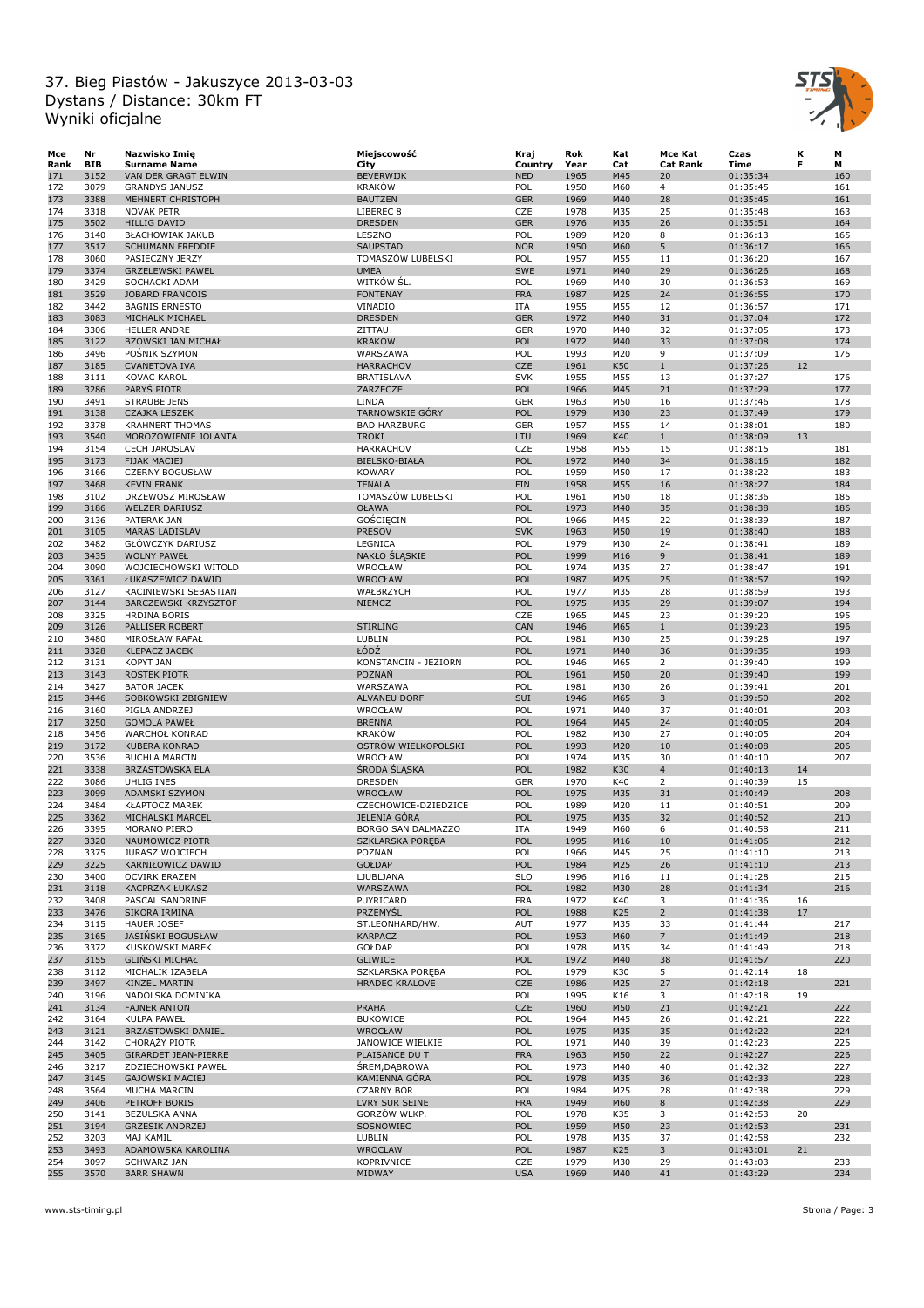

| Mce  | Nr         | Nazwisko Imię             | Miejscowość               | Kraj       | Rok  | Kat | Mce Kat         | Czas     | к  | М   |
|------|------------|---------------------------|---------------------------|------------|------|-----|-----------------|----------|----|-----|
| Rank | <b>BIB</b> | <b>Surname Name</b>       | City                      | Country    | Year | Cat | <b>Cat Rank</b> | Time     | F  | м   |
| 256  | 3170       | <b>JANISZ DANIEL</b>      | <b>KRAKÓW</b>             | POL        | 1975 | M35 | 38              | 01:43:37 |    | 235 |
| 257  | 3359       | KRAKÓWKO ROBERT           | <b>CZYŻEW</b>             | POL        | 1972 | M40 | 42              | 01:43:38 |    | 236 |
| 258  | 3146       | <b>KLOZ VIT</b>           | LIBEREC                   | <b>CZE</b> | 1977 | M35 | 39              | 01:43:40 |    | 237 |
| 259  | 3116       | SAJDAK IRENEUSZ           | <b>JASŁO</b>              | POL        | 1959 | M50 | 24              | 01:43:42 |    | 238 |
|      | 3322       |                           | <b>TURNOV</b>             | <b>CZE</b> | 1975 | M35 | 40              |          |    | 239 |
| 260  |            | STANEK ONDREJ             |                           |            |      |     |                 | 01:43:48 |    |     |
| 261  | 3330       | <b>STANEK JAN</b>         | <b>TURNOV</b>             | CZE        | 1971 | M40 | 43              | 01:43:55 |    | 240 |
| 262  | 3139       | JANUSZKIEWICZ LEON        | <b>ELBLAG</b>             | POL        | 1943 | M70 | $\mathbf{1}$    | 01:44:16 |    | 241 |
| 263  | 3161       | <b>GRABOWICZ ANDRZEJ</b>  | <b>KRAKÓW</b>             | POL        | 1957 | M55 | 17              | 01:44:18 |    | 242 |
| 264  | 3364       | SIENKAN ALEKSANDER        | <b>BEDZIN</b>             | POL        | 1960 | M50 | 25              | 01:44:21 |    | 243 |
| 265  | 3189       | URBANIK GRZEGORZ          | WROCLAW                   | POL        | 1979 | M30 | 30              | 01:44:23 |    | 244 |
| 266  | 3324       | JOHNSEN OLAV MARTIN LINGE | <b>KONGSVINGER</b>        | <b>NOR</b> | 1953 | M60 | 9               | 01:44:27 |    | 245 |
| 267  | 3337       | <b>BORECZEK DARIUSZ</b>   | WROCŁAW                   | POL        | 1968 | M45 | 27              | 01:44:33 |    | 246 |
| 268  | 3464       | WŁODARCZYK ANNA MARIA     | <b>BRZEG</b>              | POL        | 1975 | K35 | $\overline{4}$  | 01:44:35 | 22 |     |
| 269  | 3463       | SUPERNAK TADEUSZ          | <b>JÓZEFOSŁAW</b>         | POL        | 1974 | M35 | 41              | 01:44:42 |    | 247 |
| 270  | 3451       | KASTNER KATHARINA         | <b>GOERLITZ</b>           | <b>GER</b> | 1980 | K30 | 6               | 01:44:54 | 23 |     |
| 271  | 3335       | <b>KUZNIAR ROMAN</b>      | WARSZAWA                  | POL        | 1953 | M60 | 10              | 01:45:00 |    | 248 |
| 272  | 3394       | <b>TRUEMAN DORIS</b>      | <b>HEYBRIDGE TASMANIA</b> | <b>AUS</b> | 1953 | K60 | $\mathbf{1}$    | 01:45:00 | 24 |     |
| 273  | 3441       | <b>MAURO GIANCARLO</b>    | CHIUSA PESIO              | <b>ITA</b> | 1949 | M60 | 11              | 01:45:04 |    | 249 |
| 274  | 3183       |                           |                           | POL        | 1969 | M40 | 44              |          |    | 250 |
|      |            | <b>CHŁOPEK MAREK</b>      | WARSZAWA                  |            |      |     |                 | 01:45:08 |    |     |
| 275  | 3526       | <b>GIRARDET BRUNHILDE</b> | PLAISANCE DU T            | <b>FRA</b> | 1988 | K25 | $\overline{4}$  | 01:45:08 | 25 |     |
| 276  | 3473       | JOYAUD JEAN-MICHEL        | <b>SAINT EGREVE</b>       | <b>FRA</b> | 1947 | M65 | $\overline{4}$  | 01:45:47 |    | 251 |
| 277  | 3205       | KAMINSKI JAKUB            | ŁÓDŹ                      | POL        | 1966 | M45 | 28              | 01:45:47 |    | 251 |
| 278  | 3176       | <b>SZMYT DARIUSZ</b>      | <b>DABRÓWKA</b>           | POL        | 1963 | M50 | 26              | 01:45:53 |    | 253 |
| 279  | 3163       | <b>GRUCHAŁA ANDRZEJ</b>   | STRÓŻA                    | POL        | 1965 | M45 | 29              | 01:45:56 |    | 254 |
| 280  | 3157       | HERRMANN KONRAD           | <b>ROETGESBUETTEL</b>     | <b>GER</b> | 1940 | M70 | $\overline{2}$  | 01:46:11 |    | 255 |
| 281  | 3302       | SCHWARZ JIRI              | FRENSTAT P.R.             | <b>CZE</b> | 1951 | M60 | 12              | 01:46:21 |    | 256 |
| 282  | 3448       | KOZŁOWICZ EDWARD          | WAŁBRZYCH                 | POL        | 1951 | M60 | 13              | 01:46:27 |    | 257 |
| 283  | 3129       | <b>KLIMONT BOGDAN</b>     | WARSZAWA                  | POL        | 1966 | M45 | 30              | 01:46:28 |    | 258 |
| 284  | 3560       | <b>GRUCHAŁA NATALIA</b>   | <b>GDYNIA</b>             | POL        | 1996 | K16 | $\overline{4}$  | 01:46:29 | 26 |     |
| 285  | 3132       | KOWALSKI TOMASZ           | TURZA SLĄSKA              | POL        | 1972 | M40 | 45              | 01:46:56 |    | 259 |
| 286  | 3206       | TOMEČKO JOZEF             | <b>PREŠOV</b>             | <b>SVK</b> | 1953 | M60 | 14              | 01:47:05 |    | 260 |
|      |            |                           |                           |            |      |     |                 |          |    |     |
| 287  | 3323       | PIECH KAROLINA            | <b>KOTLINY</b>            | POL        | 1996 | K16 | 5               | 01:47:11 | 27 |     |
| 288  | 3294       | SINDERA MIROSŁAW          | <b>PSARY</b>              | POL        | 1959 | M50 | 27              | 01:47:30 |    | 261 |
| 289  | 3428       | KURAN ALEKSANDRA          | WARSZAWA                  | POL        | 1984 | K25 | 5               | 01:47:39 | 28 |     |
| 290  | 3167       | <b>GUZOWSKI ANDRZEJ</b>   | <b>ELBLAG</b>             | POL        | 1952 | M60 | 15              | 01:47:47 |    | 262 |
| 291  | 3513       | ZAWADA JANUSZ             | <b>ISTEBNA</b>            | POL        | 1958 | M55 | 18              | 01:47:51 |    | 263 |
| 292  | 3512       | <b>KASPRZYK MACIEJ</b>    | <b>BOLESŁAWIEC</b>        | POL        | 1981 | M30 | 31              | 01:47:52 |    | 264 |
| 293  | 3309       | <b>MACH ARTUR</b>         | WAŁBRZYCH                 | POL        | 1967 | M45 | 31              | 01:47:52 |    | 264 |
| 294  | 3350       | ŁUCZAK PIOTR              | <b>STARE BABICE</b>       | POL        | 1986 | M25 | 29              | 01:47:54 |    | 266 |
| 295  | 3459       | <b>HANSSON ANDERS</b>     | <b>ROEBAECK</b>           | <b>SWE</b> | 1984 | M25 | 30              | 01:47:59 |    | 267 |
| 296  | 3453       | <b>GERNOT HAENIG</b>      | <b>BAD HARZBURG</b>       | <b>GER</b> | 1941 | M70 | 3               | 01:48:30 |    | 268 |
| 297  | 3199       | <b>KRATKY PAVEL</b>       | JABLONEC NAD NISOU        | CZE        | 1972 | M40 | 46              | 01:48:36 |    | 269 |
| 298  | 3190       | <b>KARBOWIAK HUBERT</b>   | WROCŁAW                   | POL        | 1969 | M40 | 47              | 01:48:43 |    | 270 |
| 299  | 3162       | MICHALAK TOMASZ           | <b>BORÓWIEC</b>           | POL        | 1972 | M40 | 48              | 01:48:45 |    | 271 |
| 300  | 3169       | KOZŁOWICZ BOLESŁAW        | KATOWICE                  | POL        | 1977 | M35 | 42              | 01:49:01 |    | 272 |
|      |            |                           |                           |            |      |     |                 |          |    | 273 |
| 301  | 3404       | <b>BOCHATAY YANNICK</b>   | PARIS                     | <b>FRA</b> | 1978 | M35 | 43              | 01:49:04 |    |     |
| 302  | 3214       | <b>KOSELSKI ROMAN</b>     | LUBLINIEC                 | POL        | 1976 | M35 | 44              | 01:49:06 |    | 274 |
| 303  | 3549       | <b>JAGUSZTYN ARTUR</b>    | RZESZÓW                   | POL        | 1996 | M16 | 12              | 01:49:15 |    | 275 |
| 304  | 3187       | <b>NYPLOVA PETRA</b>      | PRAHA 3                   | <b>CZE</b> | 1983 | K30 | $\overline{7}$  | 01:49:16 | 29 |     |
| 305  | 3180       | ZIMON PAWEŁ               | CZESTOCHOWA               | POL        | 1968 | M45 | 32              | 01:49:23 |    | 276 |
| 306  | 3445       | KALITA ARKADIUSZ          | BIELSKO-BIALA             | POL        | 1973 | M40 | 49              | 01:49:27 |    | 277 |
| 307  | 3148       | <b>FARYNSKI MAREK</b>     | ŚWIDNICA LUBUSKIE ZI      | POL        | 1971 | M40 | 50              | 01:49:32 |    | 278 |
| 308  | 3156       | KOZACZKIEWICZ JACEK       | JEŻÓW SUDECKI             | POL        | 1963 | M50 | 28              | 01:49:33 |    | 279 |
| 309  | 3100       | ILMAK MARIUSZ             | JASTRZĘBIE ZDRÓJ          | POL        | 1979 | M30 | 32              | 01:49:35 |    | 280 |
| 310  | 3192       | <b>GOŚCIEJ ANDRZEJ</b>    | WIELICZKA                 | POL        | 1947 | M65 | 5               | 01:49:41 |    | 281 |
| 311  | 3415       | FEENEY BAILY LESLIE       | CHAMONIX                  | <b>FRA</b> | 1964 | K45 | $\mathbf{1}$    | 01:49:45 | 30 |     |
| 312  | 3299       | PIASTA JEDRZEJ            | BROJCE-ŁODŻ               | POL        | 1966 | M45 | 33              | 01:49:50 |    | 282 |
| 313  | 3171       | MICHALSKA KATARZYNA       | JELENIA GÓRA              | POL        | 1978 | K35 | 5               | 01:50:00 | 31 |     |
| 314  | 3555       | PISZCZEK MAREK            | <b>RZEZAWA</b>            | POL        | 1960 | M50 | 29              | 01:50:05 |    | 283 |
| 315  | 3182       | PALINSKA ANETA            |                           | POL        | 1975 | K35 | 6               | 01:50:15 | 32 |     |
|      |            |                           |                           |            |      |     |                 |          |    |     |
| 316  | 3479       | CHMIELEWSKI MICHAŁ        | WILCZYCE                  | POL        | 1993 | M20 | 12              | 01:50:27 |    | 284 |
| 317  | 3151       | WYBRANIEC ANDRZEJ         | KIETRZ                    | POL        | 1950 | M60 | 16              | 01:50:32 |    | 285 |
| 318  | 3360       | MILEJSKI MEDARD DAWID     | SZKLARSKA PORĘBA          | POL        | 1974 | M35 | 45              | 01:50:37 |    | 286 |
| 319  | 3221       | <b>RYNKO PAWEŁ</b>        | OLSZTYN                   | POL        | 1980 | M30 | 33              | 01:50:43 |    | 287 |
| 320  | 3472       | <b>WILK SEBASTIAN</b>     | LEŚNA                     | POL        | 1980 | M30 | 34              | 01:50:57 |    | 288 |
| 321  | 3153       | CIESZYŃSKI TADEUSZ        | KUDOWA ZDRÓJ              | POL        | 1959 | M50 | 30              | 01:51:05 |    | 289 |
| 322  | 3333       | SOBOLEWSKI JAKUB          | WARSZAWA                  | POL        | 1977 | M35 | 46              | 01:51:33 |    | 290 |
| 323  | 3224       | KRAWIETZ JOANNA           |                           | POL        | 1975 | K35 | $\overline{7}$  | 01:51:53 | 33 |     |
| 324  | 3229       | PROCHAZKOVA IRENA         | PRAHA 4                   | <b>CZE</b> | 1957 | K55 | $\mathbf{1}$    | 01:52:05 | 34 |     |
| 325  | 3208       | MARCINIUK ANETA           | SOKOŁOWSKO                | POL        | 1970 | K40 | $\overline{4}$  | 01:52:20 | 35 |     |
| 326  | 3303       | <b>BANAS BOGDAN</b>       | <b>TARNÓW</b>             | POL        | 1946 | M65 | 6               | 01:52:25 |    | 291 |
| 327  | 3524       | PONSONNET ANNIE           | JOUY EN JOSAS             | <b>FRA</b> | 1948 | K65 | $\mathbf{1}$    | 01:52:33 | 36 |     |
| 328  | 3204       | CARIG ALEXANDER           | WAGGA WAGGA               | <b>AUS</b> | 1955 | M55 | 19              | 01:52:42 |    | 292 |
|      |            |                           |                           | POL        |      |     |                 |          |    |     |
| 329  | 3235       | LESNIAK KRZYSZTOF         | WARSZAWA                  |            | 1975 | M35 | 47              | 01:52:53 |    | 293 |
| 330  | 3231       | <b>GARNCARZ ADOLF</b>     | <b>USTRON</b>             | POL        | 1957 | M55 | 20              | 01:52:55 |    | 294 |
| 331  | 3253       | <b>BABSKI ROMAN</b>       | BARCINEK/JELENIEJ GÓ      | POL        | 1953 | M60 | 17              | 01:52:57 |    | 295 |
| 332  | 3402       | <b>BOUTONNET DIDIER</b>   | <b>TOULOUSE</b>           | <b>FRA</b> | 1973 | M40 | 51              | 01:53:03 |    | 296 |
| 333  | 3315       | <b>SKOWRONEK JAKUB</b>    | RZESZÓW                   | POL        | 1997 | M16 | 13              | 01:53:03 |    | 296 |
| 334  | 3342       | PISAREK TOMASZ            | POLANICA ZDRÓJ            | POL        | 1980 | M30 | 35              | 01:53:08 |    | 298 |
| 335  | 3150       | <b>GRESZTA PIOTR</b>      | WROCŁAW                   | POL        | 1975 | M35 | 48              | 01:53:30 |    | 299 |
| 336  | 3511       | FENNERT MARIO             | LINDA                     | <b>GER</b> | 1960 | M50 | 31              | 01:53:36 |    | 300 |
| 337  | 3228       | OSIECKI IRENEUSZ          | <b>GDANSK</b>             | POL        | 1960 | M50 | 32              | 01:53:50 |    | 301 |
| 338  | 3234       | GABLANKOWSKI WOJCIECH     | MYŚLENICE                 | POL        | 1963 | M50 | 33              | 01:53:53 |    | 302 |
| 339  | 3191       | SIWICKI GRZEGORZ          | WARSZAWA                  | POL        | 1964 | M45 | 34              | 01:54:03 |    | 303 |
| 340  | 3238       | SONNEK ZENON              | <b>SYCÓW</b>              | POL        | 1955 | M55 | 21              | 01:54:04 |    | 304 |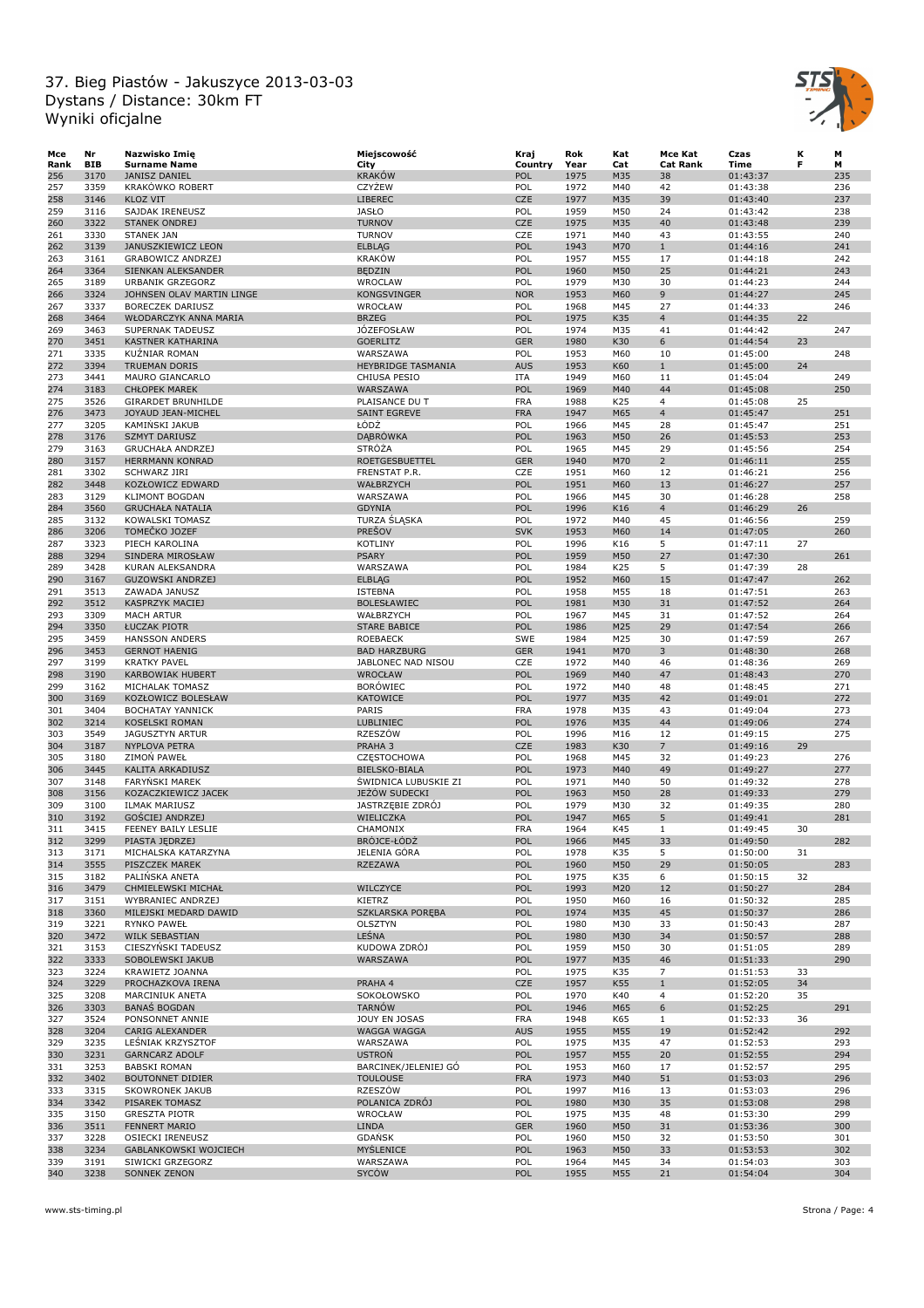

| Mce  | Nr         | Nazwisko Imie              | Miejscowość            | Kraj       | Rok  | Kat          | Mce Kat         | Czas     | к  | М   |
|------|------------|----------------------------|------------------------|------------|------|--------------|-----------------|----------|----|-----|
| Rank | <b>BIB</b> | <b>Surname Name</b>        | City                   | Country    | Year | Cat          | <b>Cat Rank</b> | Time     | F  | м   |
| 341  | 3198       | URBAŃCZYK ZDZISŁAW         | POZNAŃ                 | POL        | 1957 | M55          | 22              | 01:54:05 |    | 305 |
| 342  | 3297       | DŁUGOŁĘCKI PIOTR           | DOBRA-STRYKÓW          | POL        | 1964 | M45          | 35              | 01:54:06 |    | 306 |
| 343  | 3566       | RICHARDS BOB               | <b>VILLA PARK</b>      | <b>USA</b> | 1948 | M65          | $\overline{7}$  | 01:54:21 |    | 307 |
| 344  | 3475       | NOWINSKI JAN               | TRZEBNICA              | POL        | 1961 | M50          | 34              | 01:54:22 |    | 308 |
| 345  | 3519       | BARTOSZEWICZ MAGDALENA     | <b>SULECHÓW</b>        | POL        | 1980 | K30          | 8               | 01:54:31 | 37 |     |
| 346  | 3029       | MROZIŃSKI STANISŁAW        | JELENIA GÓRA           | POL        | 1943 | M70          | $\overline{4}$  | 01:54:31 |    | 309 |
|      |            |                            |                        |            |      |              |                 |          |    |     |
| 347  | 3530       | SYNOVEC JINDRICH           | <b>TANVALD</b>         | <b>CZE</b> | 1965 | M45          | 36              | 01:54:54 |    | 310 |
| 348  | 3508       | TWARDZISZEWSKI WALDEMAR    | PODGÓRZYN              | POL        | 1956 | M55          | 23              | 01:54:56 |    | 311 |
| 349  | 3220       | BŁACHOWIAK MARIUSZ JÓZEF   | LESZNO                 | POL        | 1964 | M45          | 37              | 01:55:07 |    | 312 |
| 350  | 3177       | KORALEWSKI EUGENIUSZ       | WOLSZTYN               | POL        | 1947 | M65          | 8               | 01:55:31 |    | 313 |
| 351  | 3326       | HOCKOVA MARCELA            | <b>OSTRAVA</b>         | <b>CZE</b> | 1973 | K40          | 5               | 01:55:37 | 38 |     |
| 352  | 3498       | <b>REJFEK TOMAS</b>        | <b>HRADEC KRALOVE</b>  | CZE        | 1987 | M25          | 31              | 01:55:38 |    | 314 |
| 353  | 3537       | <b>BEDYK IRENEUSZ</b>      | <b>CEKANOWO</b>        | POL        | 1957 | M55          | 24              | 01:55:42 |    | 315 |
| 354  | 3184       | <b>BOROWSKI TOMASZ</b>     | LUBAŃ                  | POL        | 1965 | M45          | 38              | 01:55:52 |    | 316 |
| 355  | 3376       | LATANOWICZ PIOTR           | POZNAŃ                 | POL        | 1978 | M35          | 49              | 01:56:18 |    | 317 |
| 356  | 3249       | <b>WALCZAK LESZEK</b>      | LESZNO                 | POL        | 1954 | M55          | 25              | 01:56:18 |    | 317 |
|      |            |                            | <b>KURORT JONSDORF</b> |            |      |              |                 |          |    |     |
| 357  | 3103       | <b>CLEMENZ HEIMO</b>       |                        | <b>GER</b> | 1959 | M50          | 35              | 01:56:29 |    | 319 |
| 358  | 3349       | <b>SEITZ THOMAS</b>        | ZURICH                 | SUI        | 1966 | M45          | 39              | 01:56:42 |    | 320 |
| 359  | 3331       | <b>BOGDAŁ MAREK</b>        | <b>BOGATYNIA</b>       | POL        | 1971 | M40          | 52              | 01:57:46 |    | 321 |
| 360  | 3452       | ZIEMNIAK ROBERT            | OŁAWA                  | POL        | 1974 | M35          | 50              | 01:57:57 |    | 322 |
| 361  | 3532       | NOJSZEWSKI LESZEK          | WARSZAWA               | POL        | 1958 | M55          | 26              | 01:58:00 |    | 323 |
| 362  | 3572       | ADAMSKI ANDRZEJ            | SYCÓW                  | POL        | 1958 | M55          | 27              | 01:58:20 |    | 324 |
| 363  | 3470       | SÖDERLUND MAX              | <b>TENALA</b>          | <b>FIN</b> | 1943 | M70          | 5               | 01:58:28 |    | 325 |
| 364  | 3571       | KARABA JANUSZ              | SYCÓW                  | POL        | 1962 | M50          | 36              | 01:58:30 |    | 326 |
| 365  | 3216       | KUMALSKI RYSZARD           | ZABRZE                 | POL        | 1958 | M55          | 28              | 01:59:12 |    | 327 |
|      | 3210       | PACOWSKA-BRUDŁO ALEKSANDRA |                        | POL        | 1977 |              | 8               |          | 39 |     |
| 366  |            |                            | WARSZAWA               |            |      | K35          |                 | 01:59:12 |    |     |
| 367  | 3518       | <b>MERINDOL FLORA</b>      | <b>GRENOBLE</b>        | <b>FRA</b> | 1990 | K20          | $\overline{4}$  | 01:59:13 | 40 |     |
| 368  | 3410       | LE GALLIC JEAN-MARC        | <b>GUICHEN</b>         | <b>FRA</b> | 1960 | M50          | 37              | 01:59:15 |    | 328 |
| 369  | 3200       | <b>BUDZINSKA KAROLINA</b>  | <b>WROCŁAW</b>         | POL        | 1984 | K25          | 6               | 01:59:31 | 41 |     |
| 370  | 3506       | SZMYTKIEWICZ JAN           | ZIELONA GÓRA           | POL        | 0    | $\mathbf{1}$ |                 | 01:59:53 |    | 329 |
| 371  | 3301       | RADELSKI ZDZISŁAW          | KOŚCIERZYNA            | POL        | 1960 | M50          | 38              | 01:59:55 |    | 330 |
| 372  | 3499       | VAN DER GRAGT RENATA       | WROCLAW                | POL        | 1973 | K40          | 6               | 02:00:14 | 42 |     |
| 373  | 3195       | POLAŃSKA MAŁGORZATA        | PIECHOWICE             | POL        | 1972 | K40          | $\overline{7}$  | 02:00:22 | 43 |     |
| 374  | 3565       | MROZOWSKI KRYSTIAN         | <b>CZARNY BÓR</b>      | POL        | 1985 | M25          | 32              | 02:00:40 |    | 331 |
|      |            |                            |                        |            |      |              |                 |          |    |     |
| 375  | 3281       | JASKÓŁOWSKI DAMIAN         | MIŁKÓW                 | POL        | 1984 | M25          | 33              | 02:00:46 |    | 332 |
| 376  | 3202       | SPEIL JERZY                | WAŁBRZYCH              | POL        | 1949 | M60          | 18              | 02:00:46 |    | 332 |
| 377  | 3390       | KAŻMIEROWSKI WOJCIECH      | WARSZAWA               | POL        | 1971 | M40          | 53              | 02:00:53 |    | 334 |
| 378  | 3219       | SERWACZAK MARIUSZ          | JANOWICE WIELKIE       | POL        | 1969 | M40          | 54              | 02:01:08 |    | 335 |
| 379  | 3226       | <b>KURYJ MAREK</b>         | <b>KRAKÓW</b>          | POL        | 1978 | M35          | 51              | 02:01:15 |    | 336 |
| 380  | 3579       | ULADZIMIR JUSHKEVICH       |                        | <b>BLR</b> | 1955 | M55          | 29              | 02:01:54 |    | 337 |
| 381  | 3245       | ROZKWITALSKI GRZEGORZ      | <b>NOWE CZAPLE</b>     | POL        | 1954 | M55          | 30              | 02:02:26 |    | 338 |
| 382  | 3207       | FIGIEL BARBARA             | WAŁBRZYCH              | POL        | 1955 | K55          | 2               | 02:02:44 | 44 |     |
| 383  | 3212       | <b>BANACH KRZYSZTOF</b>    | <b>LUBLIN</b>          | POL        | 1972 | M40          | 55              | 02:04:25 |    | 339 |
|      |            |                            |                        |            |      |              |                 |          |    |     |
| 384  | 3258       | PARZYSZEK ADAM             | WARSZAWA               | POL        | 1995 | M16          | 14              | 02:04:51 |    | 340 |
| 385  | 3260       | SOBIEGRAJ JERZY            | POZNAŃ                 | POL        | 1949 | M60          | 19              | 02:05:26 |    | 341 |
| 386  | 3246       | FROŁOWICZ TOMASZ           | MEZOWO                 | POL        | 1961 | M50          | 39              | 02:05:52 |    | 342 |
| 387  | 3457       | <b>SANDIN SVANTE</b>       | <b>UMEA</b>            | <b>SWE</b> | 1950 | M60          | 20              | 02:06:27 |    | 343 |
| 388  | 3553       | <b>CUDA DOMINIKA</b>       |                        | POL        | 1989 | K20          | 5               | 02:06:57 | 45 |     |
| 389  | 3369       | MIKHAYLOVA VALENTINA       | <b>OMSK</b>            | <b>RUS</b> | 1956 | K55          | 3               | 02:07:10 | 46 |     |
| 390  | 3284       | KRASOWSKI ZYGMUNT          | <b>USTRZYKI DOLNE</b>  | POL        | 1957 | M55          | 31              | 02:07:14 |    | 344 |
| 391  | 3507       | KOBYLINSKI TOMASZ          | ZABRZE                 | POL        | 1976 | M35          | 52              | 02:07:16 |    | 345 |
| 392  | 3188       | PURZYŃSKI ANDRZEJ          | JELENIA GÓRA           | POL        | 1949 | M60          | 21              | 02:08:32 |    | 346 |
| 393  | 3465       | CHAUMERY MARIE-JO          | LANS-EN-VERCORS        | <b>FRA</b> | 1942 | K70          | $\mathbf{1}$    | 02:09:27 | 47 |     |
|      |            |                            |                        |            |      |              |                 |          |    |     |
| 394  | 3241       | KUKUCKA MIROSLAV           | TOPOLCIANKY            | <b>SVK</b> | 1964 | M45          | 40              | 02:09:35 |    | 347 |
| 395  | 3244       | <b>KUKUCKA STEFAN</b>      | <b>TOPOLCIANKY</b>     | <b>SVK</b> | 1960 | M50          | 40              | 02:09:35 |    | 347 |
| 396  | 3211       | KASEJA JAN                 | WARSZAWA               | POL        | 1987 | M25          | 34              | 02:10:58 |    | 349 |
| 397  | 3569       | <b>ROBERTS MARK</b>        |                        | <b>GBR</b> | 1969 | M40          | 56              | 02:11:03 |    | 350 |
| 398  | 3305       | KOWALSKI EDWARD            | <b>KRAKÓW</b>          | POL        | 1965 | M45          | 41              | 02:11:06 |    | 351 |
| 399  | 3255       | <b>GRZESZCZAK BOGUSŁAW</b> | WARSZAWA               | POL        | 1951 | M60          | 22              | 02:12:06 |    | 352 |
| 400  | 3541       | PASZKIAWICZIENIE WILMA     | ELEKTRENAI             | LTU        | 1975 | K35          | 9               | 02:12:23 | 48 |     |
| 401  | 3293       | WILIŃSKI ANDRZEJ           | DALKÓW.BRÓJCE-ŁÓDŹ     | POL        | 1970 | M40          | 57              | 02:12:37 |    | 353 |
| 402  | 3420       | ANDERSON VICTOR            | REGINA                 | CAN        | 1943 | M70          | 6               | 02:12:41 |    | 354 |
| 403  | 3277       | PUCHALSKA MARTA            | BYSTRZYCA KŁODZKA      | POL        | 1974 | K35          | 10              | 02:12:49 | 49 |     |
|      |            |                            |                        |            |      |              |                 |          |    |     |
| 404  | 3175       | BUDZYŃSKI ANDRZEJ          | LUBLIN                 | POL        | 1952 | M60          | 23              | 02:12:53 |    | 355 |
| 405  | 3384       | <b>TALAS JAN</b>           | <b>VSETIN</b>          | <b>CZE</b> | 1946 | M65          | 9               | 02:13:21 |    | 356 |
| 406  | 3279       | <b>KEPINSKI LESZEK</b>     | <b>TARNÓW</b>          | POL        | 1957 | M55          | 32              | 02:13:24 |    | 357 |
| 407  | 3341       | <b>WILSON SCOTT</b>        | TORONTO, ON            | CAN        | 1964 | M45          | 42              | 02:13:32 |    | 358 |
| 408  | 3397       | MCLEOD GRANT               | <b>BOW ISLAND</b>      | CAN        | 1946 | M65          | 10              | 02:13:41 |    | 359 |
| 409  | 3386       | JAWORSKI RADEK             | WARSZAWA               | POL        | 1977 | M35          | 53              | 02:13:43 |    | 360 |
| 410  | 3483       | SIEGLOVA DAGMAR            | PRAGUE                 | CZE        | 1970 | K40          | 8               | 02:14:04 | 50 |     |
| 411  | 3256       | SZCZYGIEŁ MARIAN           | <b>KRAKÓW</b>          | POL        | 1957 | M55          | 33              | 02:14:29 |    | 361 |
| 412  | 3259       | <b>LARSSON HANNES</b>      | VALENCE                | FRA        | 1931 | M80          | $\mathbf{1}$    | 02:14:40 |    | 362 |
|      | 3381       |                            |                        | POL        |      |              |                 |          |    |     |
| 413  |            | KUBACKA JUSTYNA            | WARSZAWA               |            | 1979 | K30          | 9               | 02:14:59 | 51 |     |
| 414  | 3432       | STANULA WITOLD             | OŚWIĘCIM               | POL        | 1974 | M35          | 54              | 02:15:22 |    | 363 |
| 415  | 3437       | BARTOSZEWSKI MACIEJ        | RZESZÓW                | POL        | 1998 | M16          | 15              | 02:15:34 |    | 364 |
| 416  | 3510       | ZGLINIECKI GRZEGORZ        | <b>BORZECHÓW</b>       | POL        | 1978 | M35          | 55              | 02:16:02 |    | 365 |
| 417  | 3393       | <b>BILLECI CLAUDIA</b>     | SEUZACH                | SUI        | 1975 | K35          | 11              | 02:17:11 | 52 |     |
| 418  | 3433       | MAJOR STEFAN               | INOWROCŁAW             | POL        | 1956 | M55          | 34              | 02:17:31 |    | 366 |
| 419  | 3233       | SANETRA WALERIAN           | WARSZAWA               | POL        | 1943 | M70          | $\overline{7}$  | 02:17:38 |    | 367 |
| 420  | 3251       | CISZYŃSKA ADA              | KUDOWA ZDRÓJ           | POL        | 1995 | K16          | 6               | 02:17:50 | 53 |     |
| 421  | 3561       | PELAK MIROSLAV             | <b>DARDEJOV</b>        | <b>SVK</b> | 1957 | M55          | 35              | 02:18:01 |    | 368 |
| 422  | 3371       | ST?RKEN ARNE               | <b>BERGEN</b>          | <b>NOR</b> | 1934 | M75          | $\mathbf{1}$    | 02:18:09 |    | 369 |
|      |            |                            |                        |            |      |              |                 |          |    |     |
| 423  | 3230       | PILECKI KAZIMIERZ          | <b>ELBLAG</b>          | <b>POL</b> | 1953 | M60          | 24              | 02:18:31 |    | 370 |
| 424  | 3525       | OSINSKI DIANE              | PARIS                  | <b>FRA</b> | 1983 | K30          | 10              | 02:19:00 | 54 |     |
| 425  | 3363       | SZCZUREK MIROSŁAW          | <b>TARNÓW</b>          | POL        | 1969 | M40          | 58              | 02:19:43 |    | 371 |